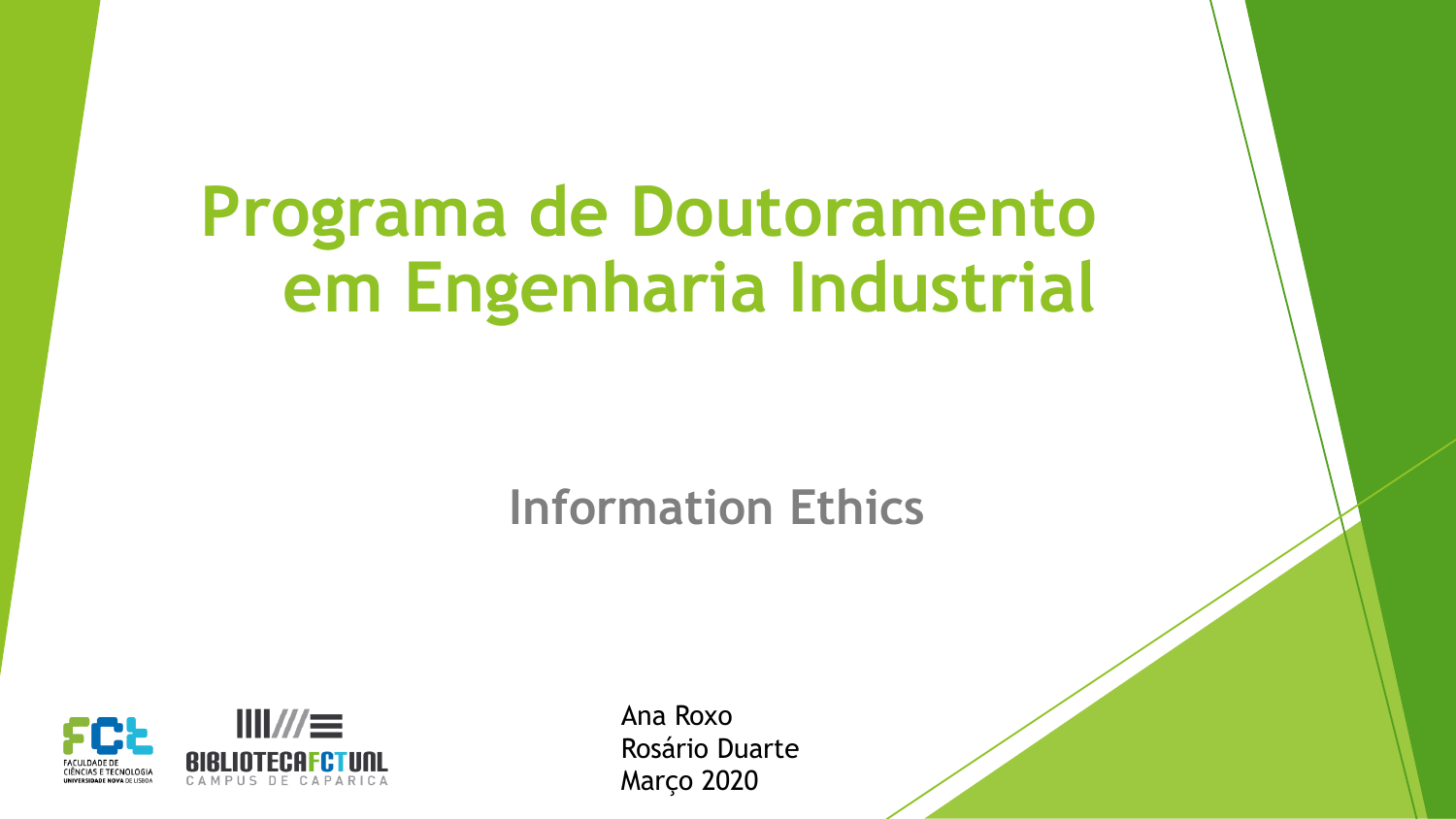### When preparing a research project, you need to: **• Know how to search**

- 
- Choose the most suitable sources
- **Know how to summarize the author's ideas**
- **Know how to cite sources and make references**
- **Know how to structure an argumentative text**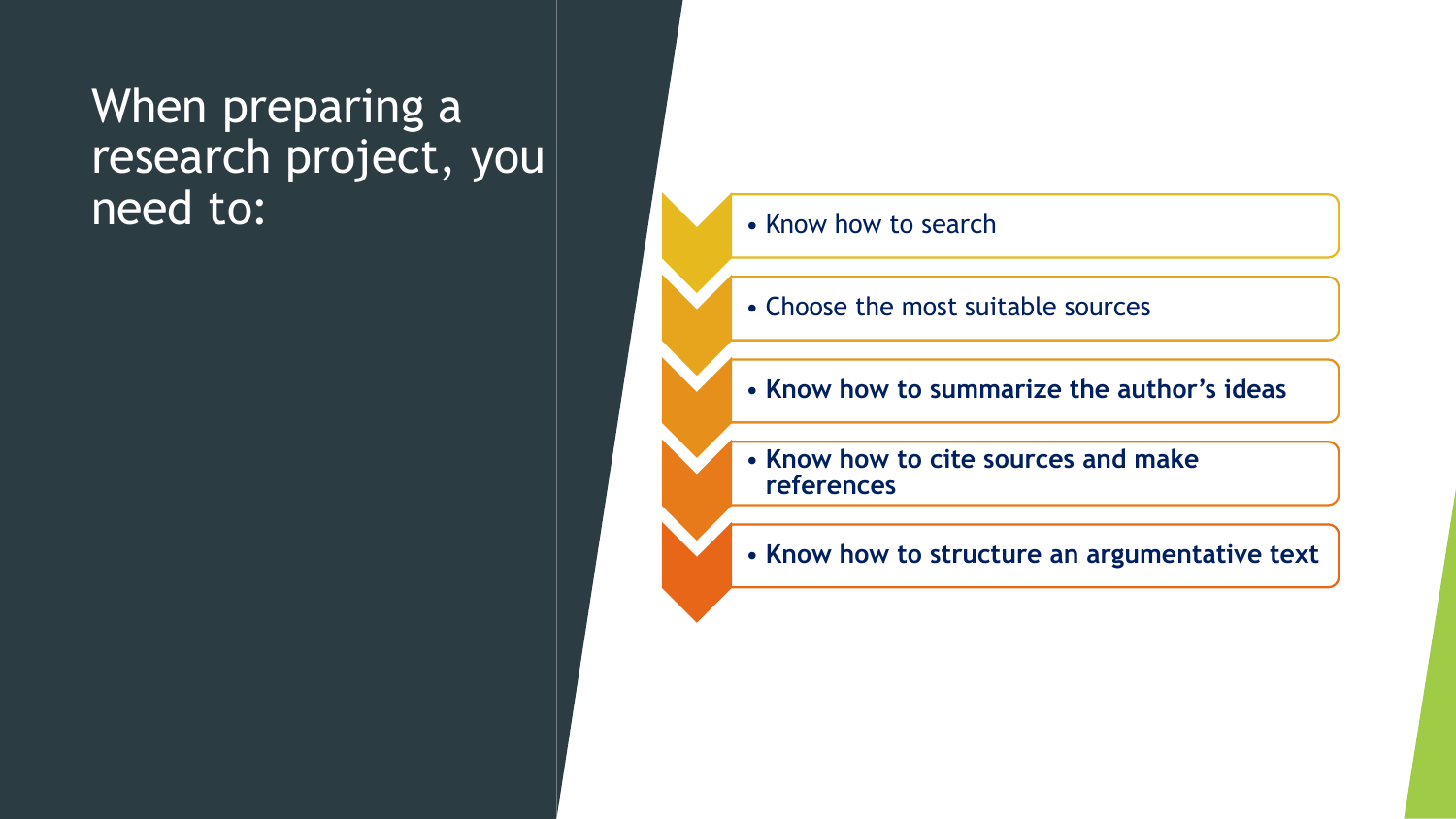### **Information ethics**

The last three skills allow you to guarantee and maintain an ethical use of information

- Remember our goals:
	- $\blacktriangleright$  to have a balance between the bibliographic sources and your own ideas
	- $\blacktriangleright$  To make a critical analysis well grounded in the literature
	- $\blacktriangleright$  To build a text where the ideas are organized in a clear, logic and coherent way

On the Library page, you will find help on how to make 1 summary effectively More information:

<https://www.biblioteca.fct.unl.pt/sites/www.biblioteca.fct.unl.pt/files/documents/pdf/Guias/resumo.pdf>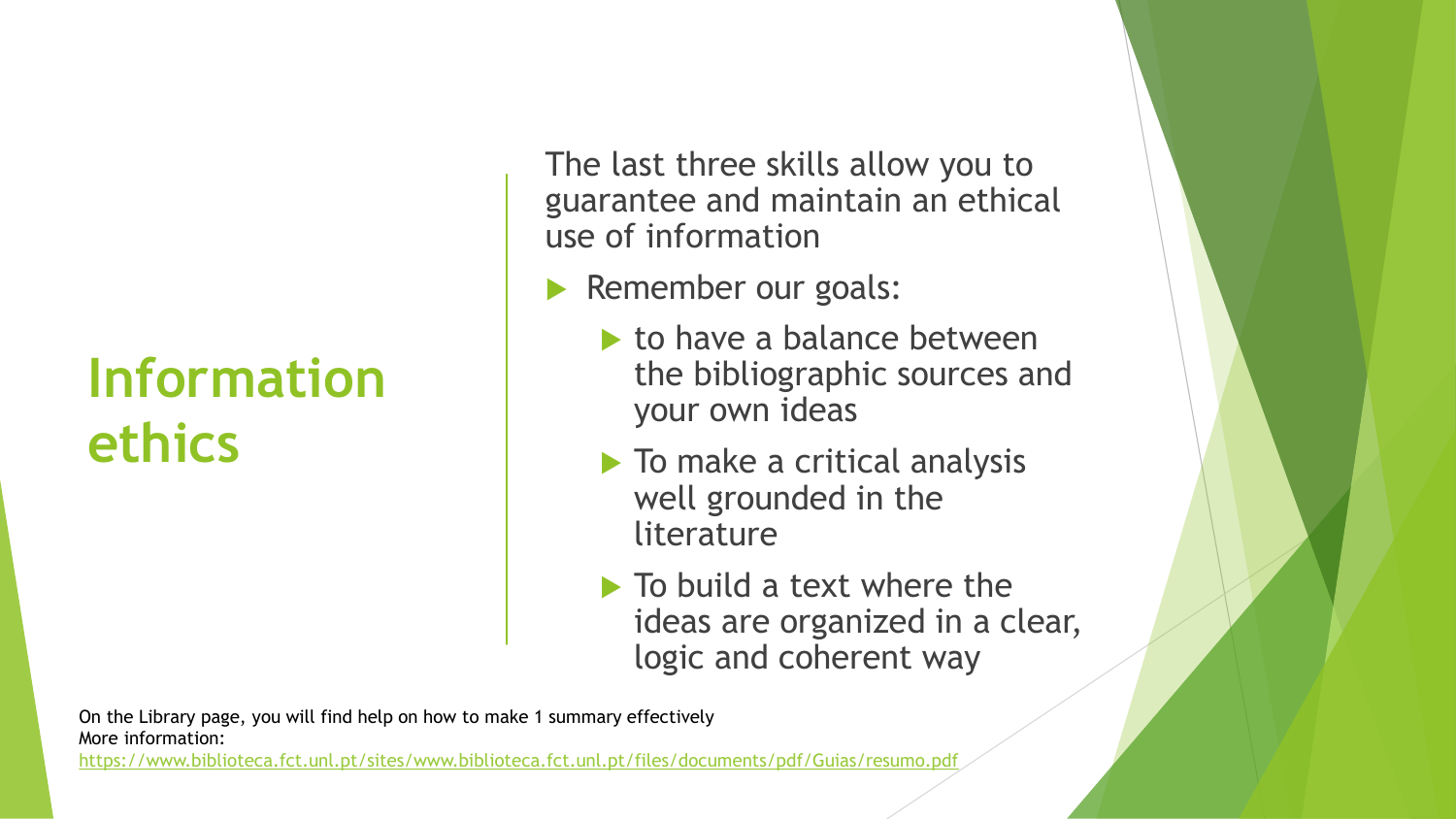### **Information Ethics**

Often, what happens is that people don't know when and how to quote and end up copying / pasting directly from the sources to their research project.

If you do this, you will be committing plagiarism, without assessing the consequences that may result from it

This video summarizes the issues surrounding plagiarism <https://www.youtube.com/watch?v=SyEr04c5nuM>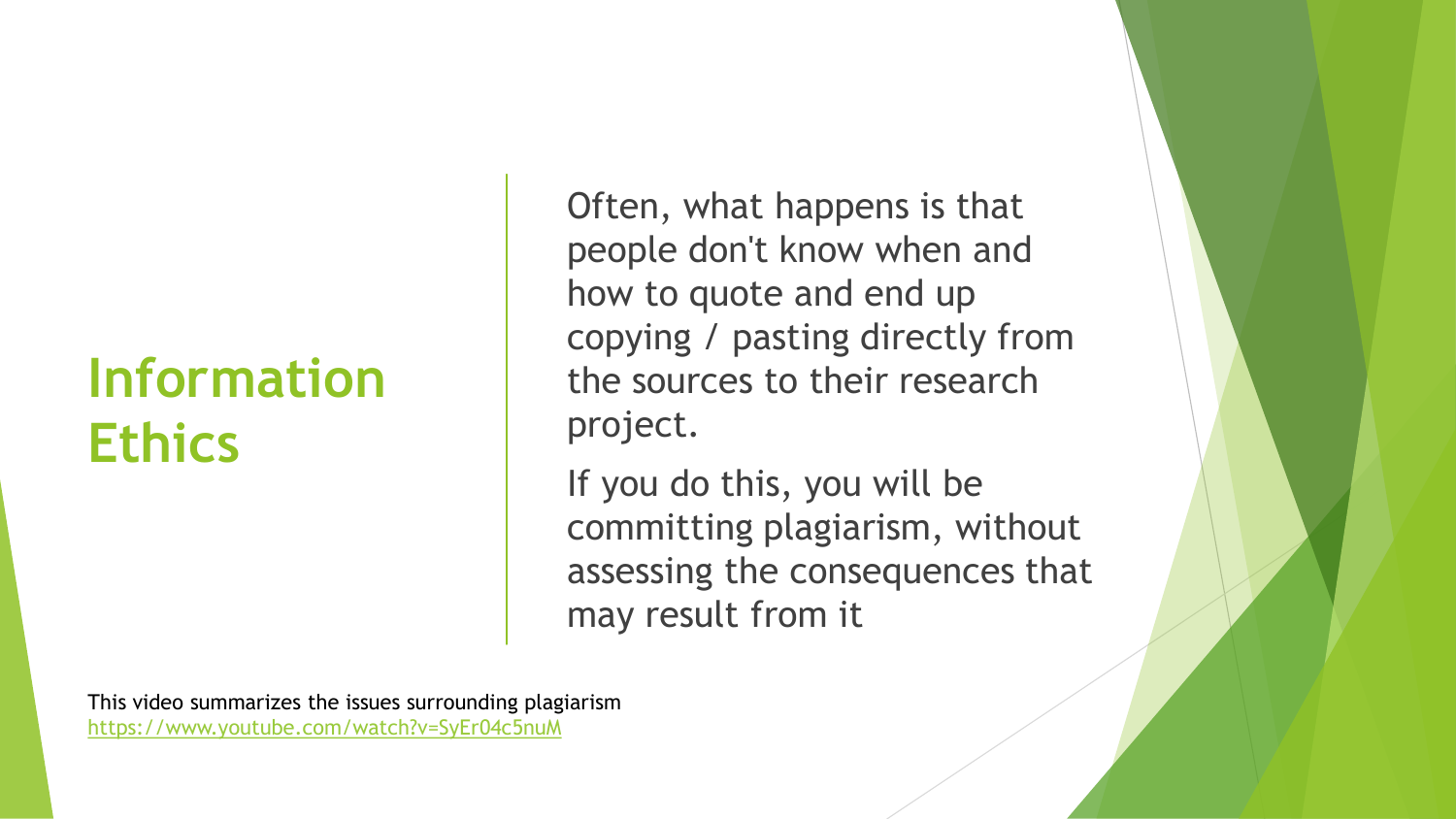### **What is plagiarism?**

- ▶ Using someone else's words or ideas without making reference to the source from which that information was retrieved (text, photo, graphic, image, audiovisual work, etc.)
- $\blacktriangleright$  Not referring to a source is the equivalent of "stealing" someone else's work, whether it is a published author or not, another student or a website whose authorship is not clearly identified, or anyone else.
- $\blacktriangleright$  It is considered unacceptable in all academic situations, whether committed intentionally or unintentionally

**It's academic dishonesty**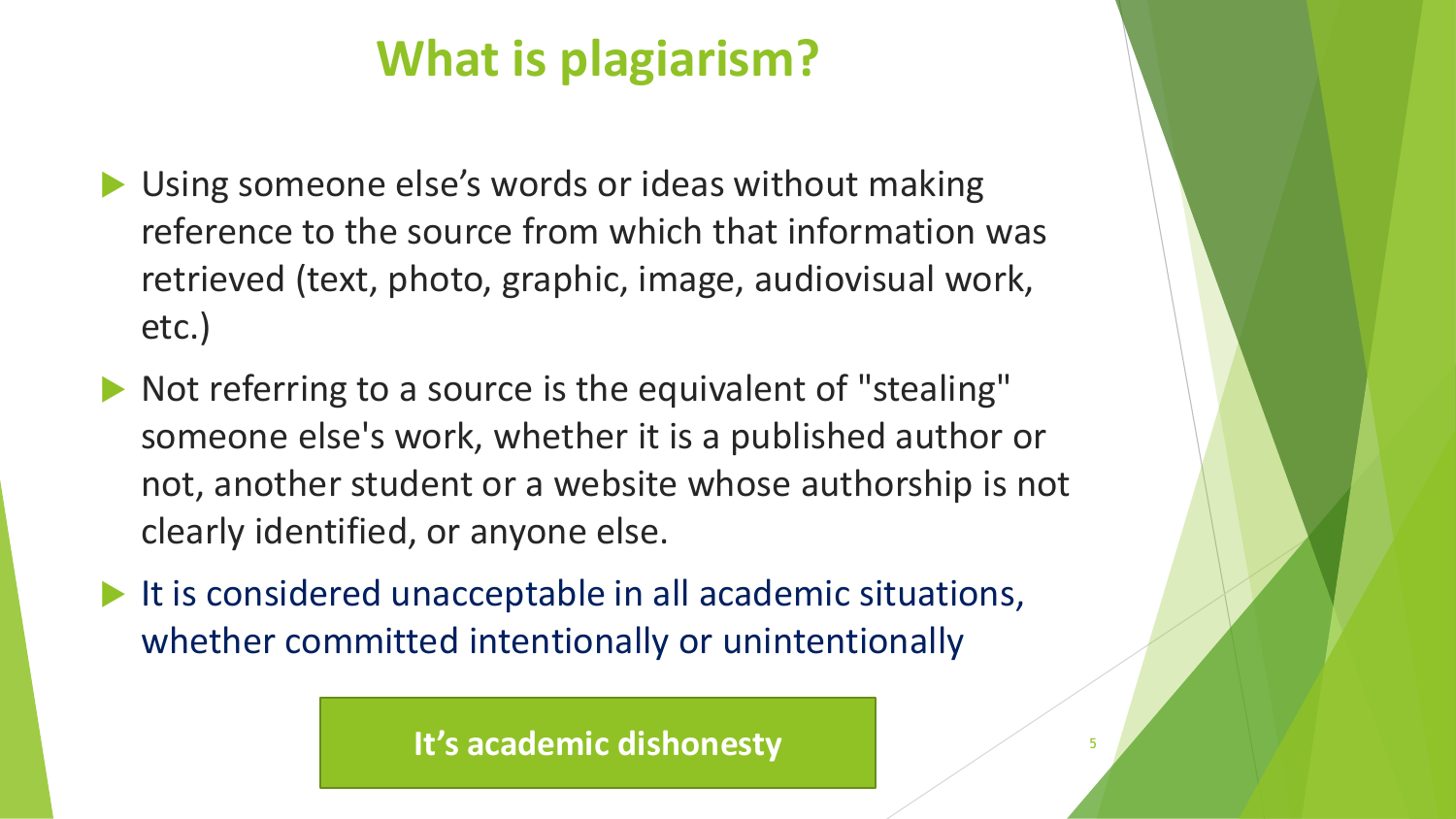### **What is plagiarism?**

It's the infringement of copyright/authors rights:

**Moral rights**– the right of being recognized as the author

**Property rights**– the right to produce, publish and sell the work

> **Creative commons**

> > 6

**More information "Código do direito de autor e dos direitos conexos"**  [https://ciist.ist.utl.pt/docs\\_da/codigo\\_direito\\_autor\\_republicado.pdf](https://ciist.ist.utl.pt/docs_da/codigo_direito_autor_republicado.pdf)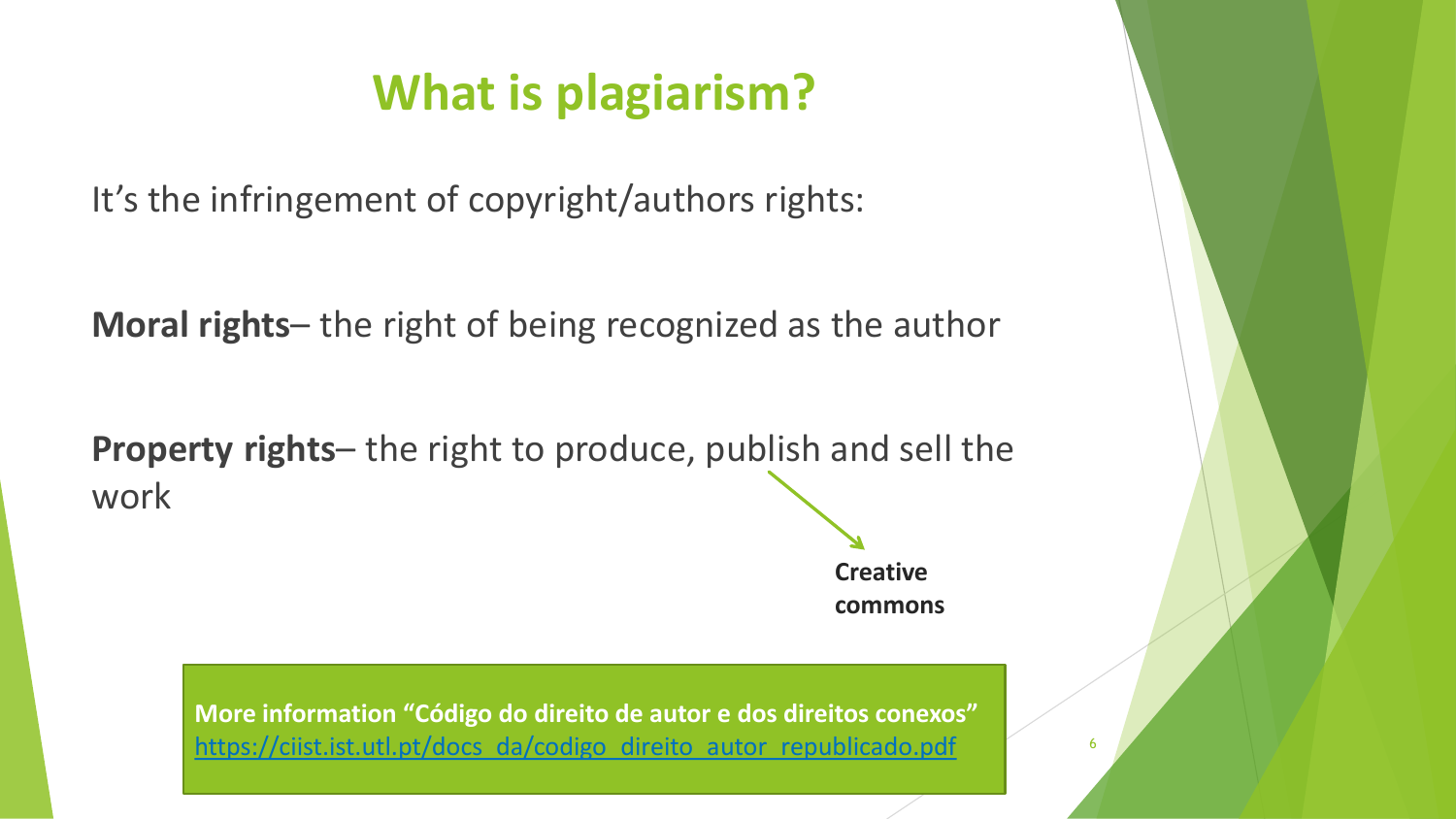### Within the right to publish your work ...

- The author can allow the reuse of his work through the use of a creative commons license that clearly specifies what permissions he is giving and what is possible to do with his work, thus maintaining the ethics of information and always giving credit to the original author.
- Some exemples:
	- $\blacktriangleright$  Institutional repositories; some databases like PLOS, Nature, BioMed Central, etc.)

More information <https://creativecommons.org/>



Atribuição-NãoComercial 2.5 Portugal (CC BY-NC 2.5 PT)

This is the creative commons license used by RUN (NOVA Repository). These symbols mean that it is possible to reuse the works, that it is not allowed to make commercial use of the information contained therein and that it is necessary to quote the original author.

#### The creator is giving you permission to use the work in certain ways

On the Library page, you will find a document explaining all licenses. More information

https://www.biblioteca.fct.unl.pt/sites/www.biblioteca.fct.unl.pt/files/i [magens/images/Site\\_Biblioteca/2017/Formacao/PDFs%202017/Folhetos/Li](https://www.biblioteca.fct.unl.pt/sites/www.biblioteca.fct.unl.pt/files/imagens/images/Site_Biblioteca/2017/Formacao/PDFs%202017/Folhetos/Licen%C3%A7as%20CC.pdf) cen%C3%A7as%20CC.pdf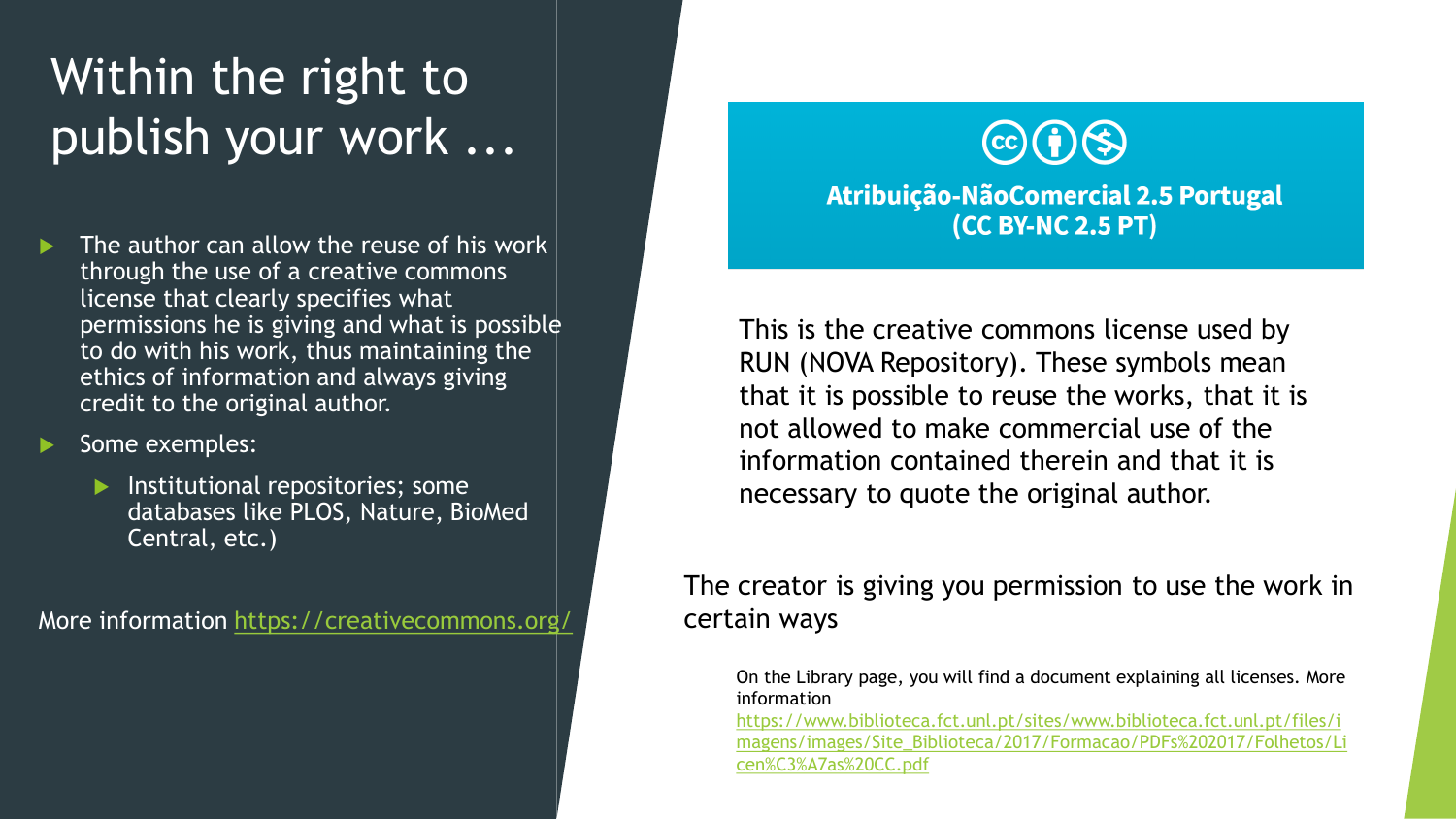# **Different forms of plagiarism**

To copy a paper from the Internet (in full or partially)

To use the work of a colleague and sign it as his/her own

Buy a paper from a commercial site

Copy and paste from different sources (whichever form)

Saying in other words the idea of an author without mentioning the source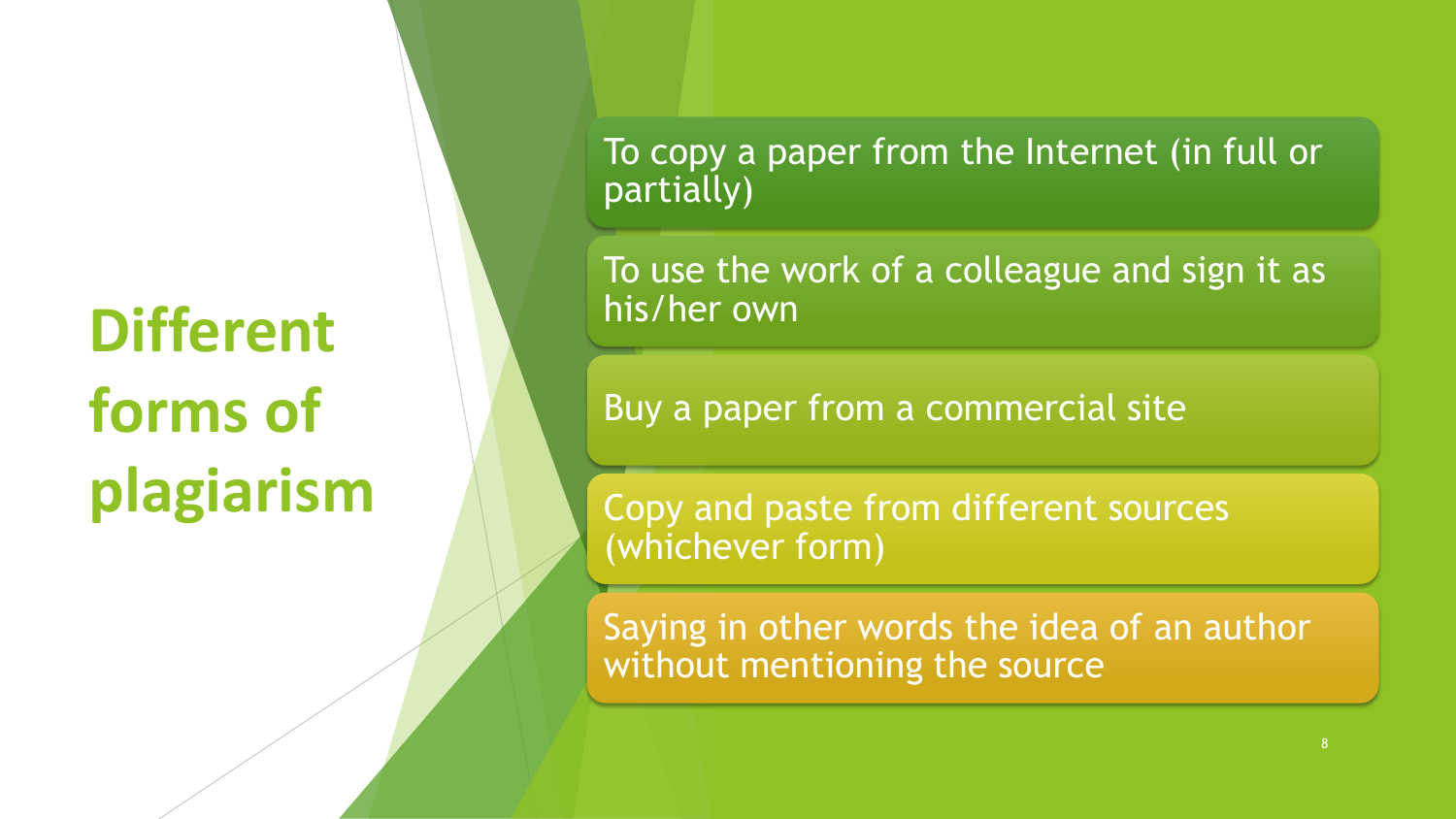# **Why people plagiarize?**

| <b>Possible reasons for intentional</b><br>plagiarism in higher education | <b>Possible reasons for unintentional</b><br>plagiarism in higher education                                                                                                                                        |
|---------------------------------------------------------------------------|--------------------------------------------------------------------------------------------------------------------------------------------------------------------------------------------------------------------|
| Pressure on the individual to succeed<br>and penalties for failure        | Incorrect understanding of what<br>plagiarism encloses                                                                                                                                                             |
| The expected gains                                                        | Not knowing how or when to cite sources                                                                                                                                                                            |
| The opportunities to be dishonest                                         | Limited competencies in:<br>- summarize<br>- paraphrase<br>- make a critical analysis<br>- to argue<br>- manage contributions to group work<br>- time management<br>- workload management and stress<br>management |
| The probability of getting way with it                                    |                                                                                                                                                                                                                    |
| The social norms governing such<br>behaviour                              |                                                                                                                                                                                                                    |

Adapted from "Assessing learning in Australian universities. [Online]. [Consult. Mar 2020]. Retrieved from <http://www.ntu.edu.vn/Portals/96/Tu%20lieu%20tham%20khao/Phuong%20phap%20danh%20gia/assessing%20learning.pdf>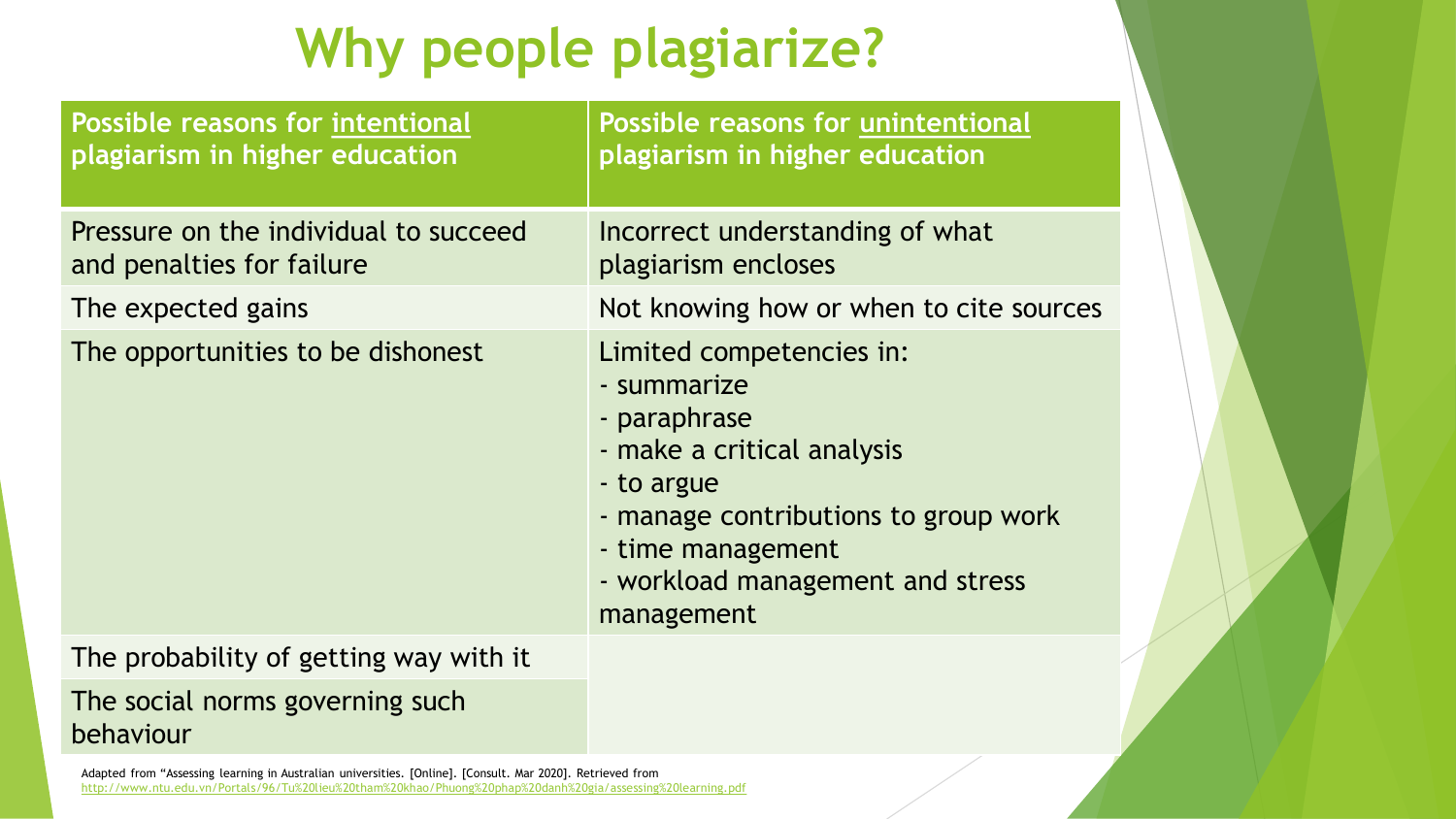### **How to detect plagiarism?**

- **The most common ways are:**
- ➢ Different writing styles
- ➢ Unusual formatting
- ➢ Lack of citations over the work
- ➢ Different styles of referencing
- ➢ Using only older sources\* which may indicate downgrade (it differs from area to area)

\* **Please note that some may be referral sources, which are important in every scientific area!**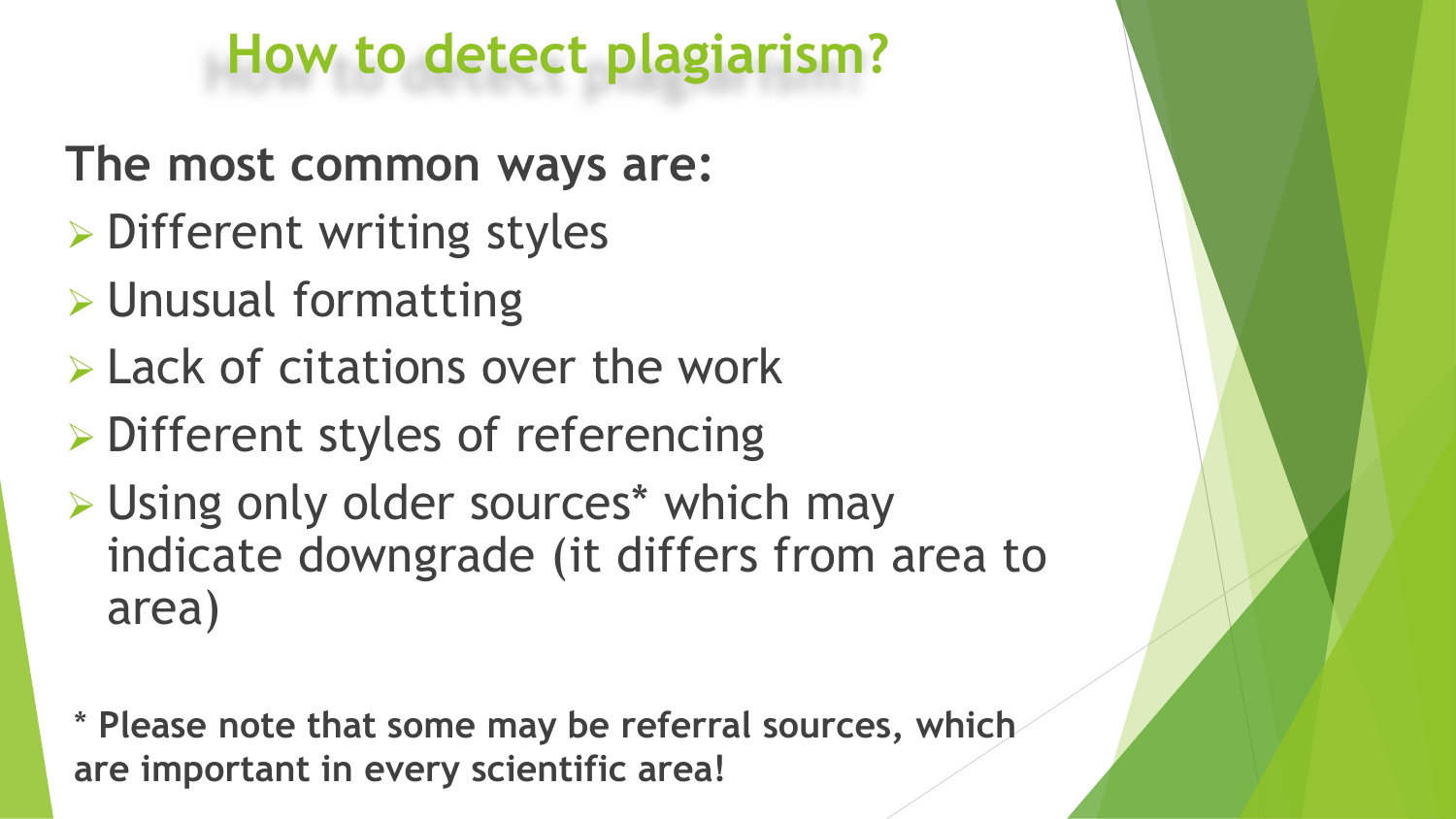# **How to detect plagiarism?**

### **Anti-plagiarism software**

- ❖ Plag <https://www.plag.pt/> (free)
- ❖ Plagiarism combat <https://www.plagiarismcombat.com/>(free)
- ❖ Safe Assign <https://safeassign.blackboard.com/> (available for Blackboard)
- ❖ Duplichecker <https://www.duplichecker.com/> (lfree)
- ❖ Urkund <https://www.urkund.com/> (paid)
- ❖ **Turnitin** <http://turnitin.com/static/index.html> (paid)
- ❖ Writecheck <https://www.writecheck.com/static/home.html> (paid)
- ❖ Ithenticate <http://www.ithenticate.com/> (paid)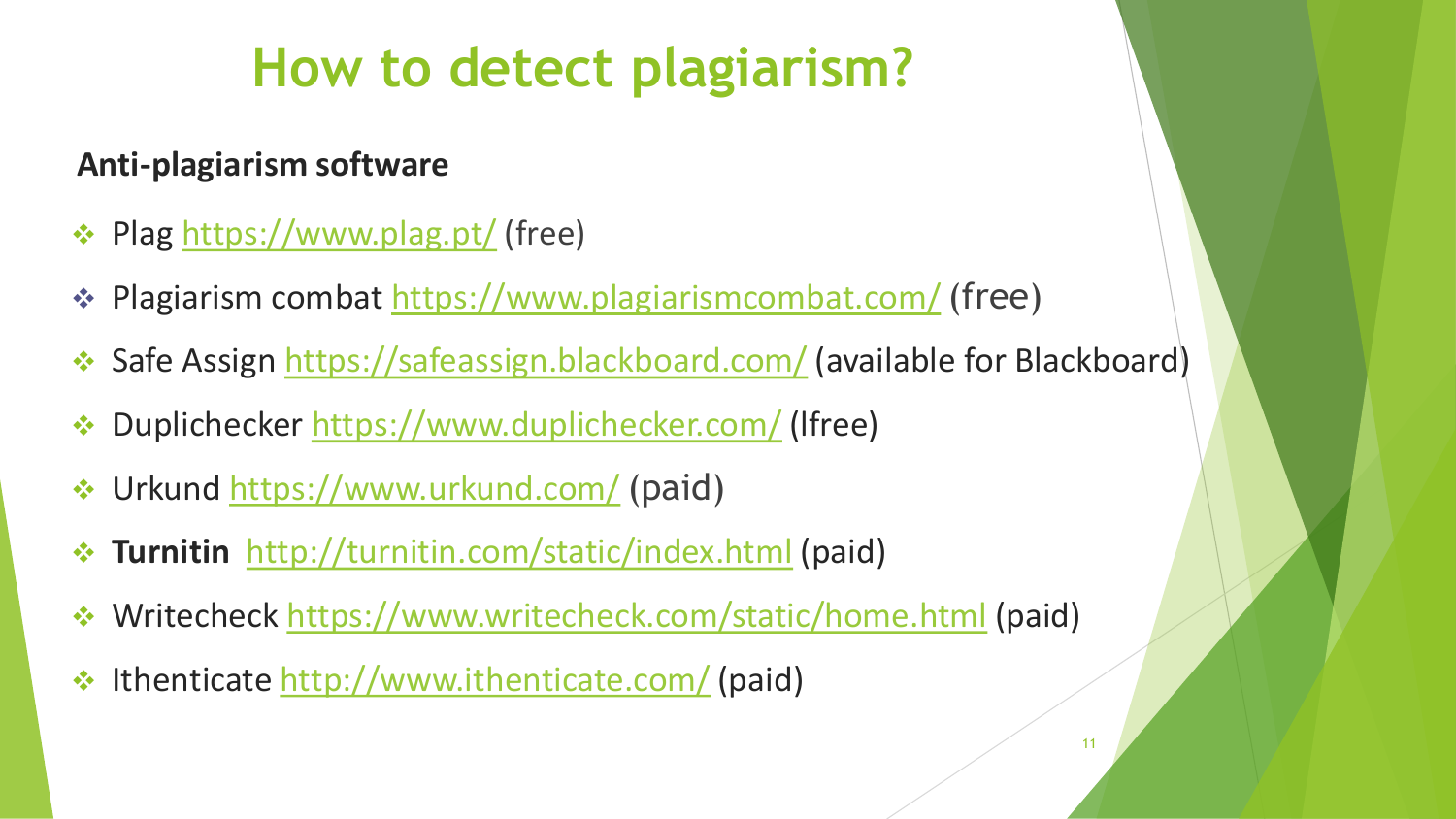### **FCT uses Turn It IN**

If you want to use this software, subscribed by NOVA, just send us an email to [div.dc.helpdesk@fct.unl.pt](mailto:div.dc.helpdesk@fct.unl.pt) and follow the instructions sent in the email

 $\triangleright$  The idea is to send us this request before the thesis is delivered so that you can autonomously submit your work at TURN IT IN via the Library page on Moodle

# turnitin'\/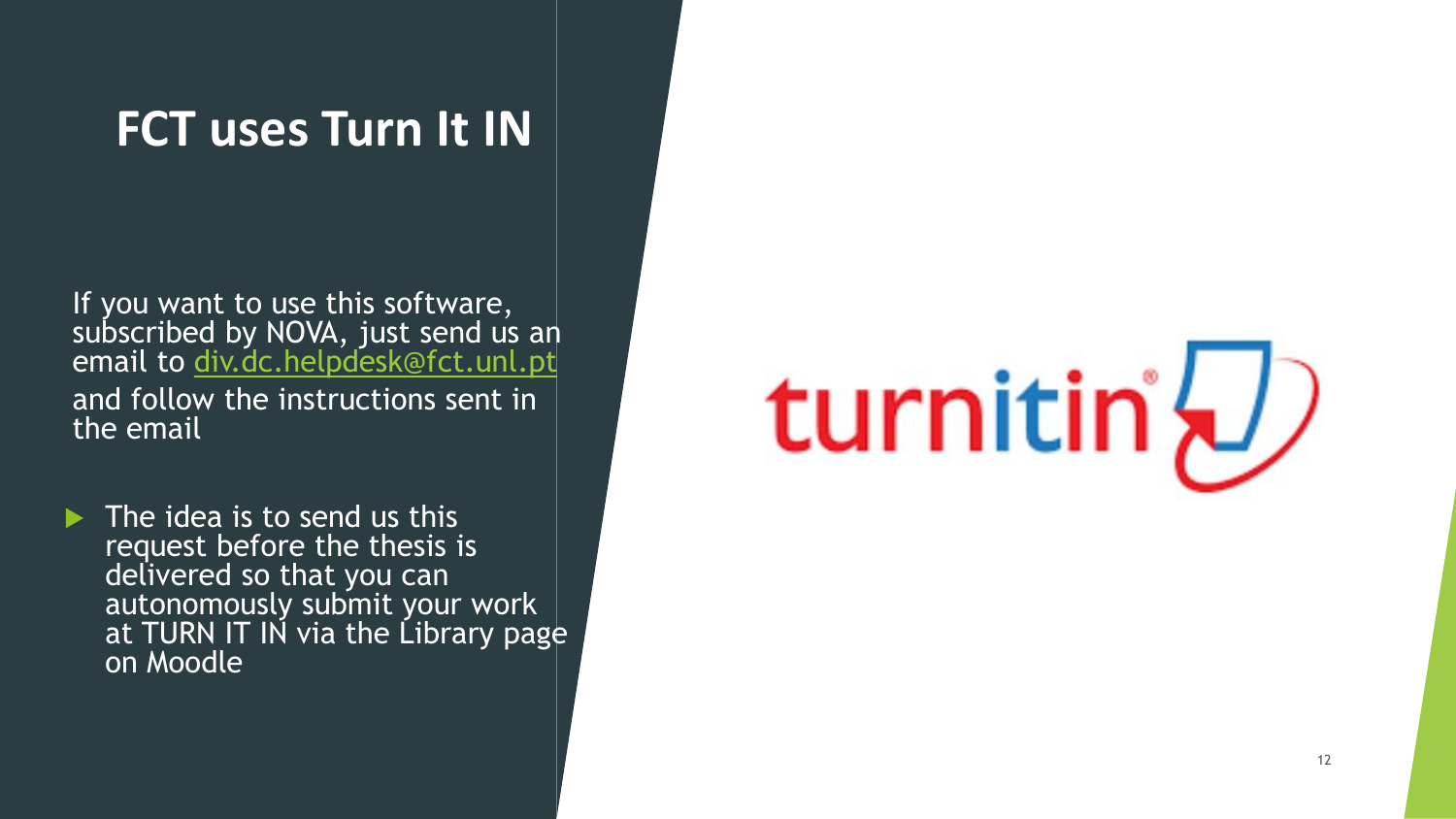### Strategies to avoid plagiarism

- Keep the focus on learning (face your research project as a process and not as a product)
- Begin to build from the start your bibliography and do an annotated bibliography in order to be able to justify the choice of those sources (Use Mendeley) \*
- Keep track of your sources (print and electronic)
- Keep your own writing and your sources separate
- Acknowledge your sources explicitly when paraphrasing
- Don't save your citations for later

#### More information

[https://www.biblioteca.fct.unl.pt/sites/www.biblioteca.fct.unl.pt/files/documents/pdf/formacao/Mendel](https://www.biblioteca.fct.unl.pt/sites/www.biblioteca.fct.unl.pt/files/documents/pdf/formacao/Mendeley%20-%20Instala%C3%A7%C3%A3o.pdf) ey%20-%20Instala%C3%A7%C3%A3o.pdf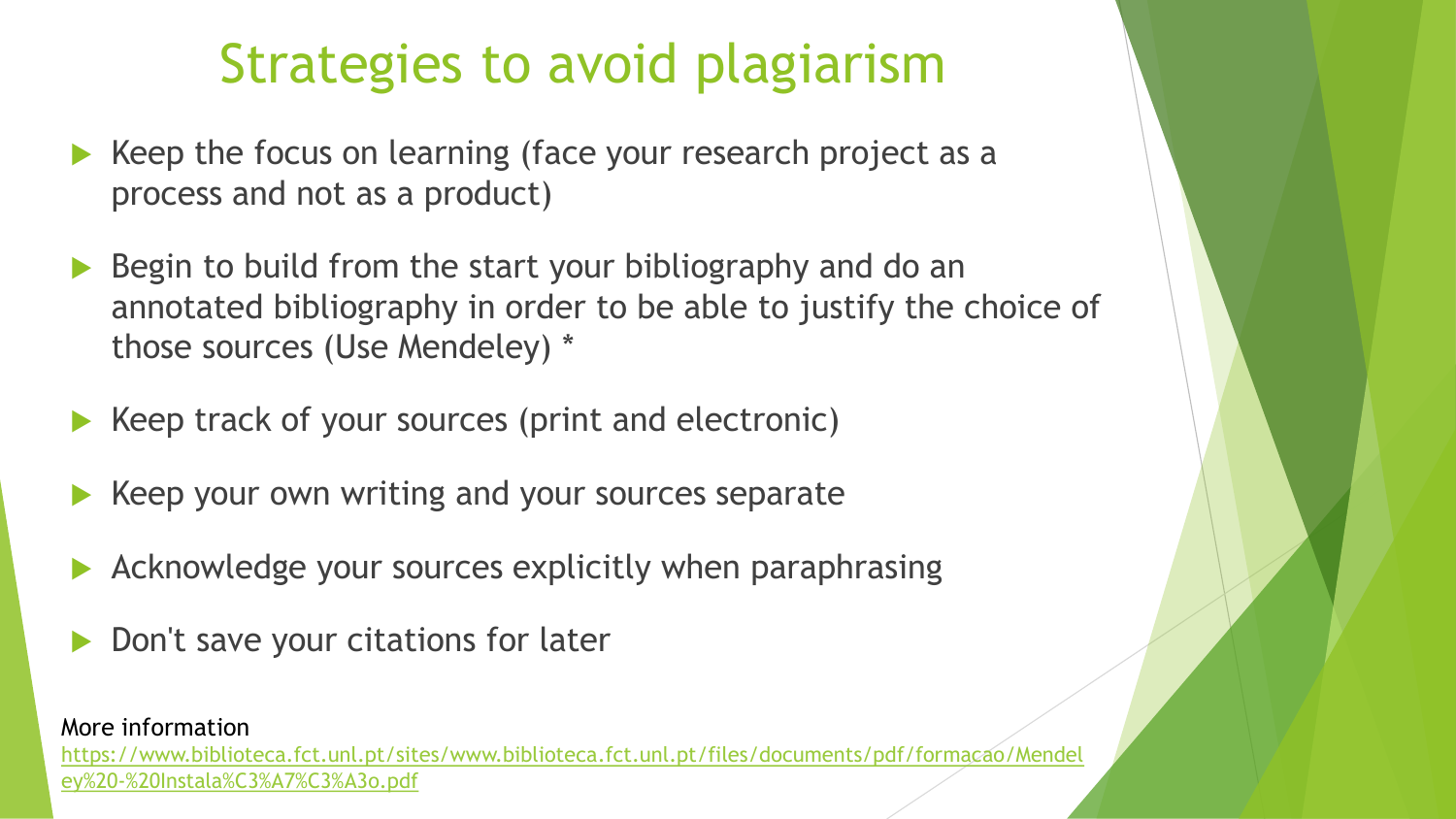### **How to identify your souces?**

 *It can be done in 2 different ways:*

 *- In a short way within your text (quotation/citation)*

 *- In a detailed way at the end of your text = bibliography*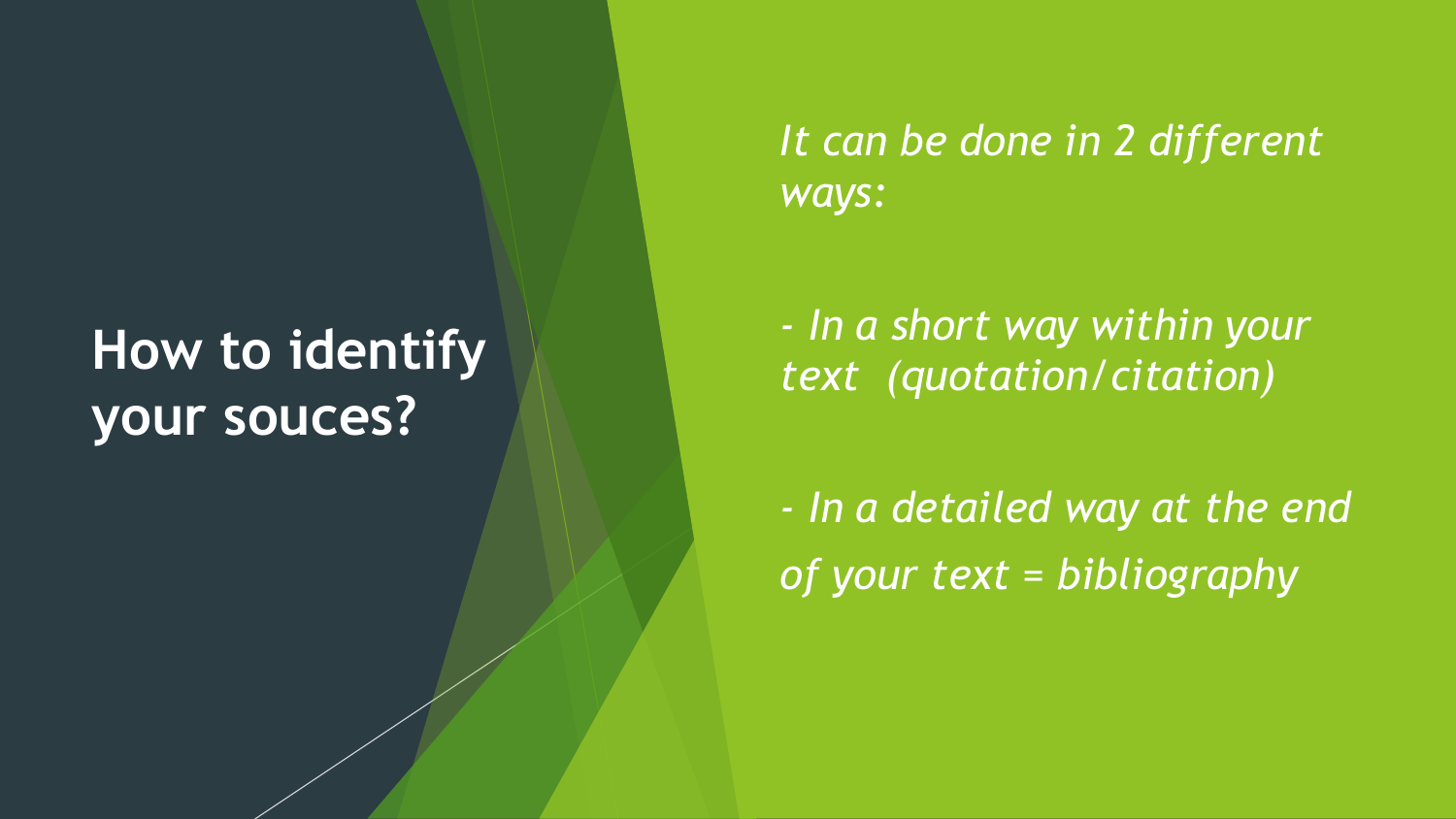### **When do you need to quote?**

| You don't need to quote                                             |
|---------------------------------------------------------------------|
| When it's common knowledge (facts<br>or dates which can be found in |
| The analysis or critics you made to                                 |
| In the introduction, conclusion or                                  |
|                                                                     |

\*If you are talking about the motivations for choosing a particular topic and in the conclusion if you are referring to future research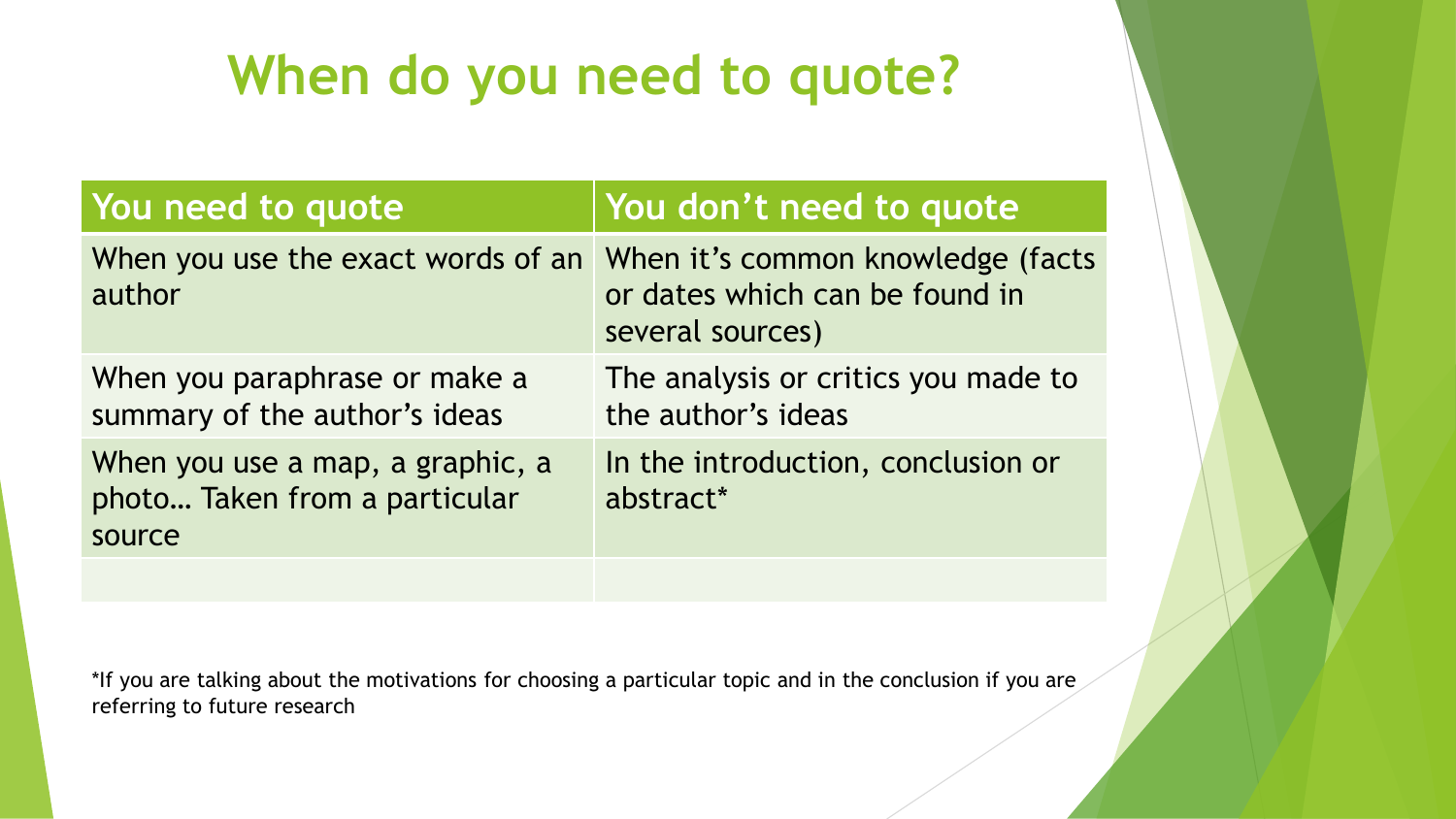# **In text citation**

### **What are they for?**

- $\triangleright$  To identify the work from which the excerpt was withdrew or an idea of others, indicating their precise location
- $\triangleright$  To support or argue an opinion

### **Where do you put them?**

- $\triangleright$  Within a text with parenthesis
- $\triangleright$  In a footnote
- $\triangleright$  At the end of a chapter
- **What forms?**
- ➢ **Indirect quotations / conceptual**  reproducing the ideas of others by our words - paraphrase
- ➢ **Direct quotes / formal**  faithfully transcribing the words of an author using quotes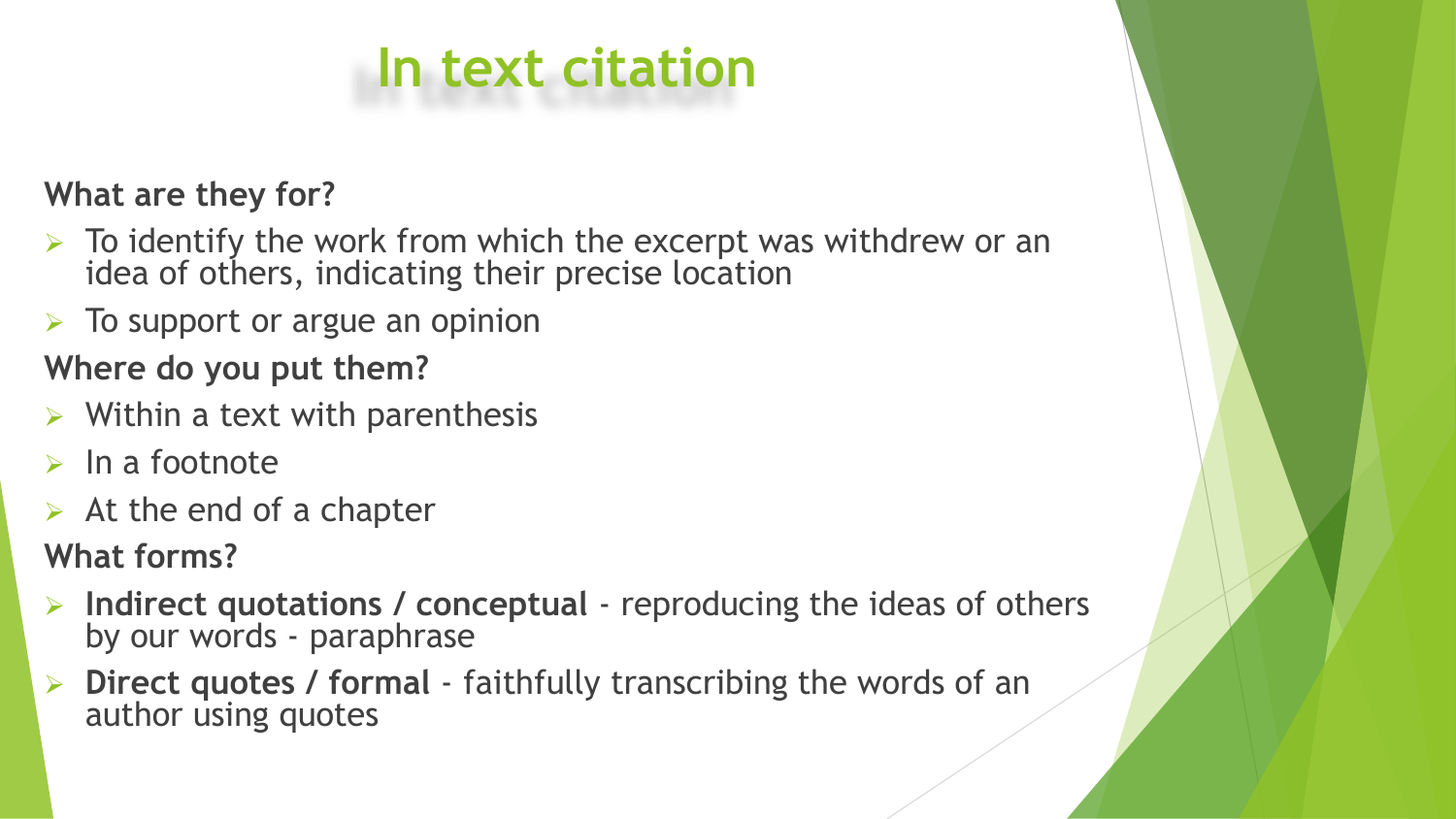### **Short and long citation**

1. **Citations up to 3 lines** - insert them in the text with quotation marks

Ex. According to Hansen, Tesdell and Stith (2011) "policies and other responses to the issue focused on punitive, rather than on educative, measures."

2. **More than 3 lines** - put them in a separate paragraph, indented 1cm in relation to the left and right margins of the text, line spacing should be smaller or placed in italics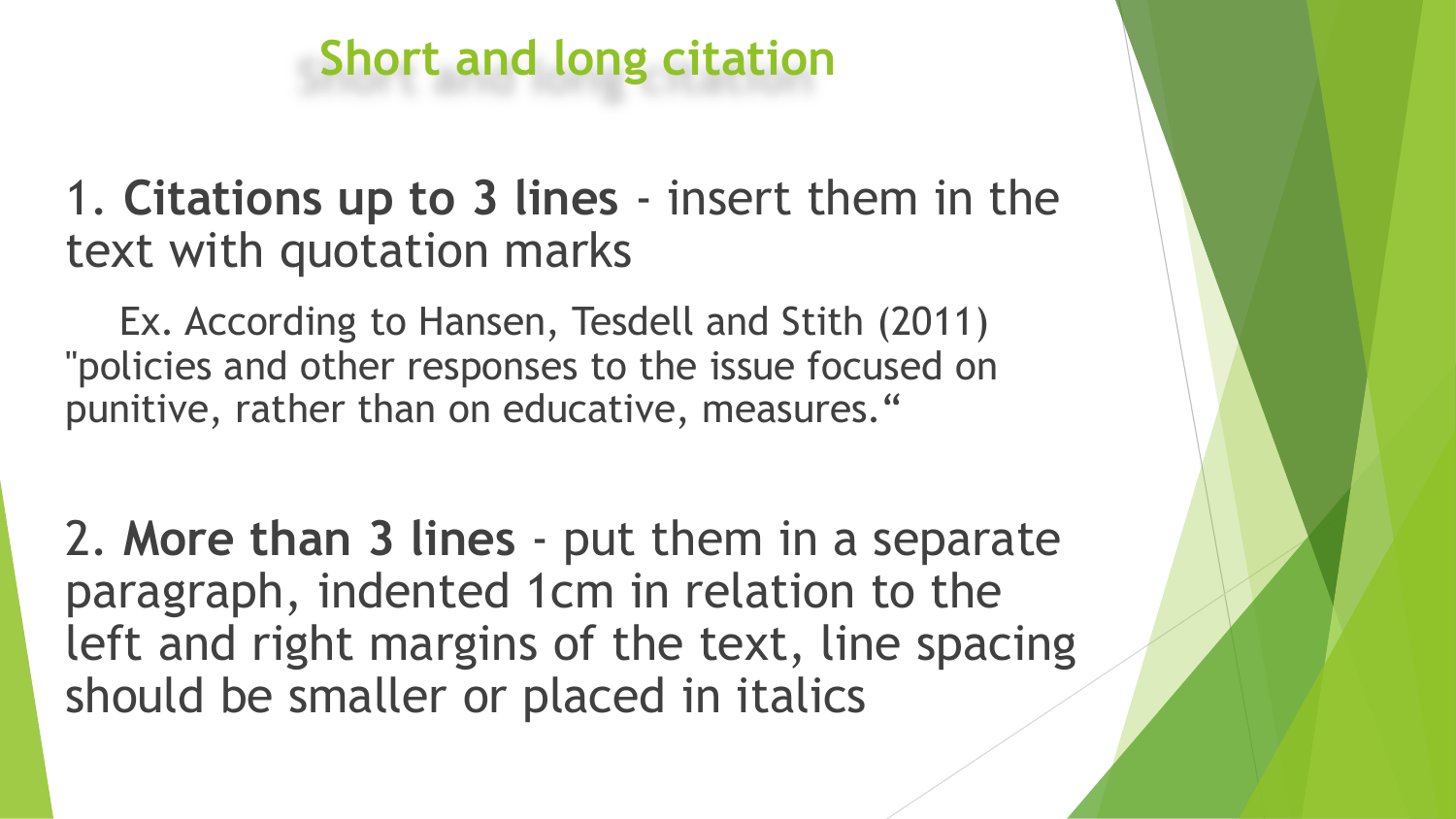### **In text citation**

Citations can be presented in **2 ways:**

**1. Author, date system (ex: APA - American Psychological Association)** ex. Santos (2003) argues….

A new model of… was proposed… supported by… (Santos, 2003)

- ➢ If there are **2 authors** (Santos, Correia, 2003)
- ➢ If there are **3 or 5** (Santos, Ferreira **&** Matos, 2003)
- ➢ If there are **more than 6 authors** (Santos, *et al*., 2003)

**2. Numerical system (ex. IEEE - Institute of Electrical and Electronics Engineers)**

- $\triangleright$  Each reference is identified with a number [1]
- ➢ The reference can be placed on a **footnote** in the page where the citation is, **at the end of the chapter** or at the **end of the work in the bibliography**

Note: There are also mixed styles in which the text citation is numeric and the references appear in the bibliography in alphabetical order (this is the case with the ACM system - Association for computing machinery)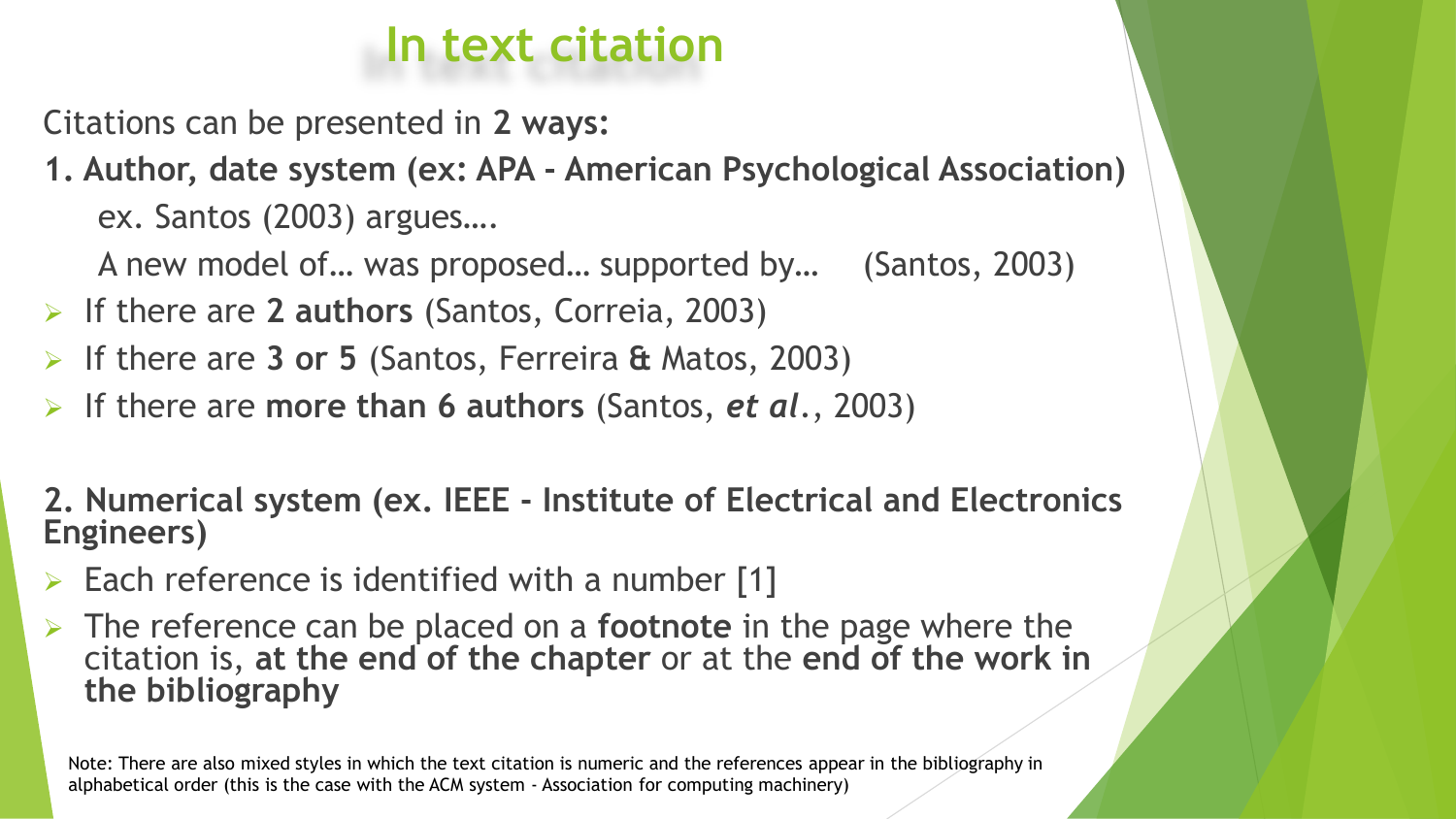**But it is not always necessary to quote ...**

- There are Latin, universal expressions that can be used. Usually with author-data systems.
- $\blacktriangleright$  Here you have some examples: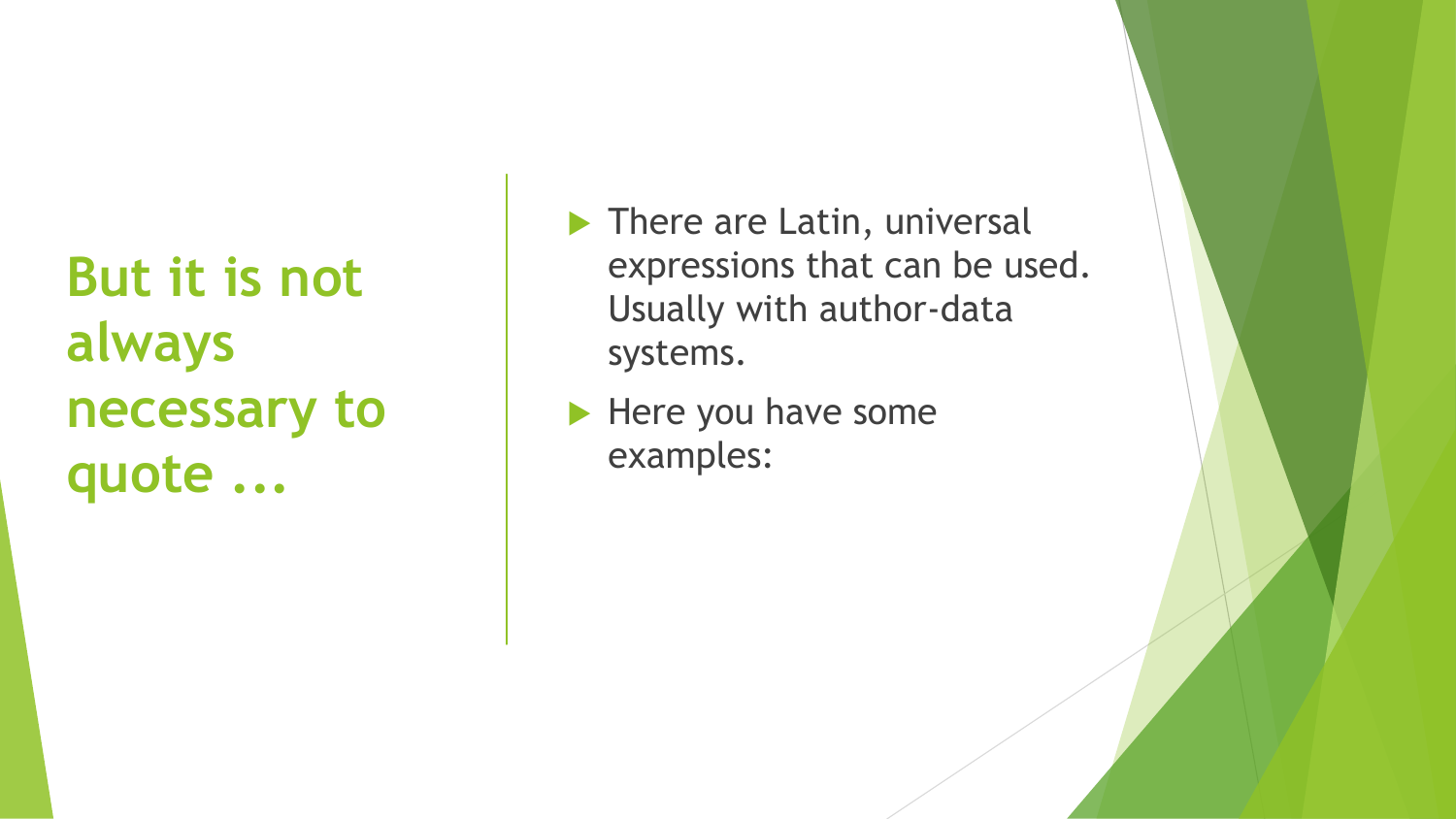### **Expressions to use…**

| <b>Idem</b>   | • We use it when we need to<br>refer twice to the same author        |
|---------------|----------------------------------------------------------------------|
| <b>Ibidem</b> | • Same place/same work                                               |
| Op. Cit.      | • We use it when refering to the<br>previous citation (opus citatum) |
| Apud/cited by | • We use it when the citation is<br>on another author's text         |
| Cf.           | • It refers to another work<br>(Confer/confront/as)                  |
| Vide          | • We use it in a sense of "as an<br>example" (to see)                |
| <b>Sic</b>    | • We use it when the text has<br>inaccuracies (exactly as)           |

They are used in a footnote, except the apud in the body of the text within the quote (Silva, 2005, apud Santos, 2020)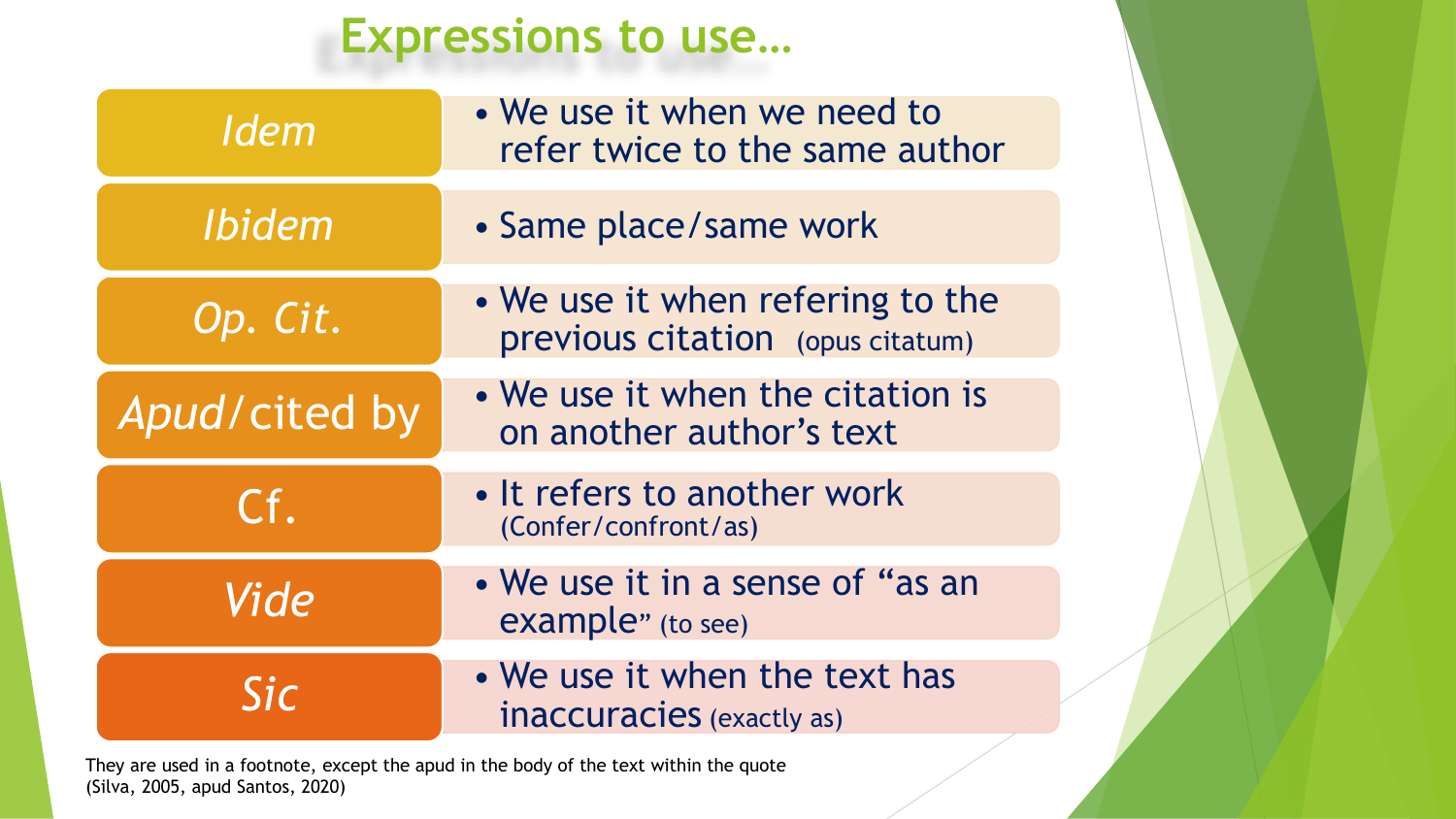### **Tips for solving some problems with citations…**

- ➢ Whenever we overlook a part of the original text, we should use suspension points (…)
- ➢ Whenever we need to clarify the meaning of the citation, our explanation is placed between parenthesis straight [1]
- $\triangleright$  In an academic assignment, we may choose to maintain the original language if we understand that the translation might affect the accuracy of the information
- ➢ If we choose to translate, we should place (tradução nossa)/ [tradução nossa] our translation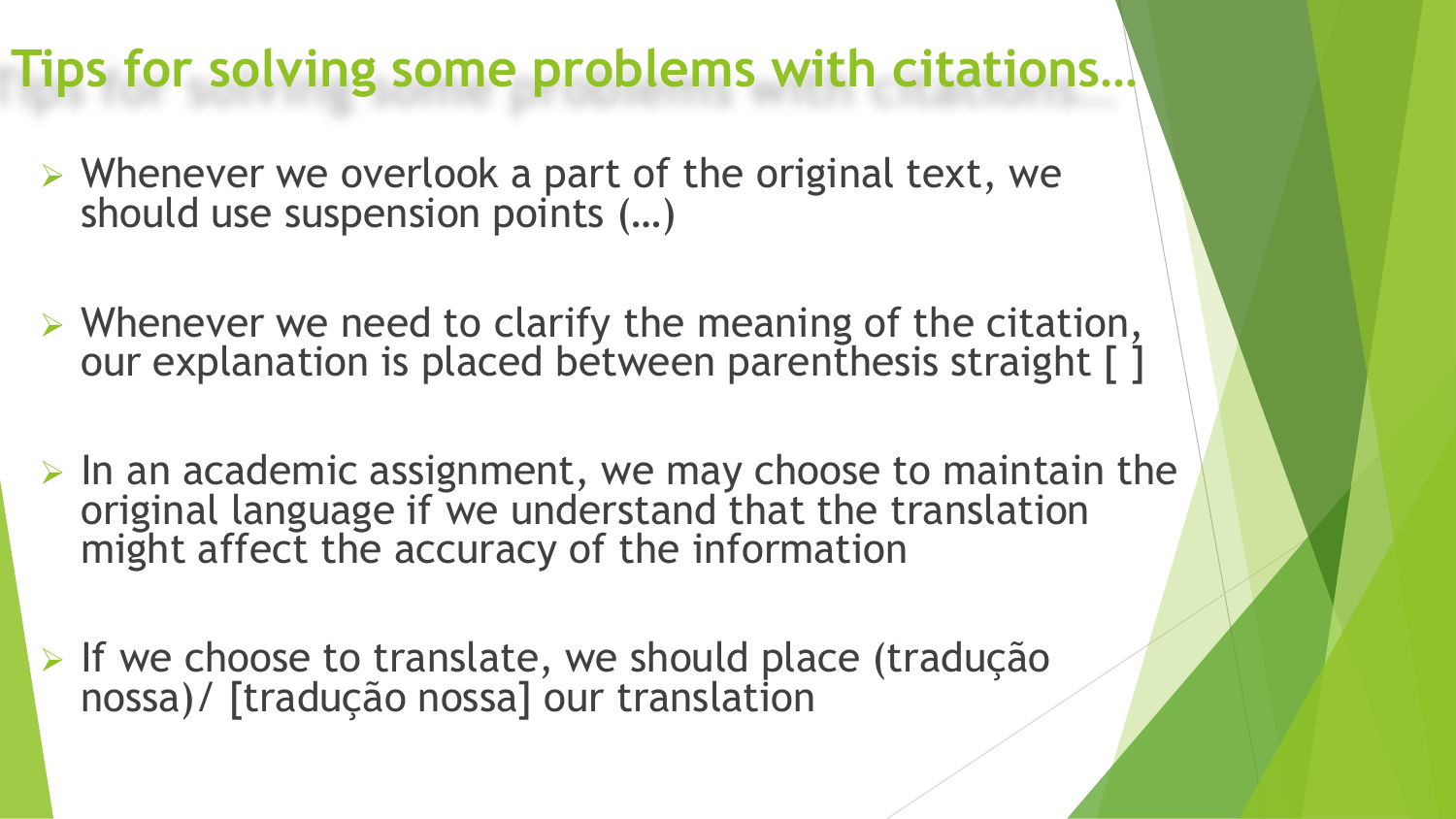### **Bibliographic styles and standards**

**There are many different bibliographic styles standards, but the main elements are the same:** 

- $\triangleright$  authors name
- ➢ publication date
- $\triangleright$  title
- $\triangleright$  edition
- ➢ publishing location
- ➢ publisher
- ➢ volume
- ➢ pages

**It is common that each scientific field has its own bibliografic style**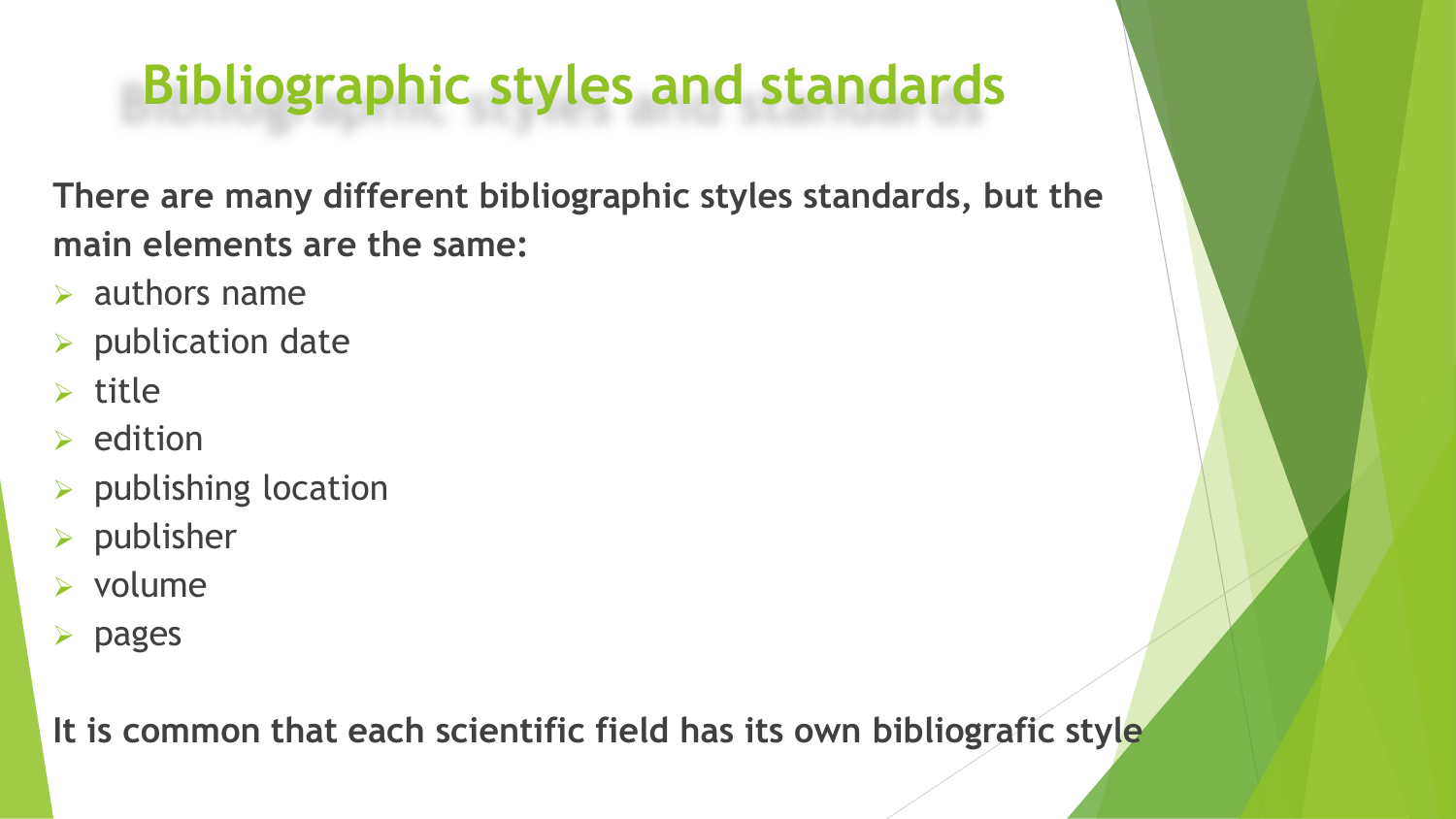# **What style to use?**

| <b>Standard/Style</b>                                                                                                                  | <b>Scientific area</b>                                                                                      | <b>URL</b>                                        |
|----------------------------------------------------------------------------------------------------------------------------------------|-------------------------------------------------------------------------------------------------------------|---------------------------------------------------|
| <b>NP 405 (IPQ)</b><br>citations can be numerical, author-<br>date                                                                     | Information Science, Education,<br>Humanities, Social Science,<br>Health,                                   | http://www.ipq.pt                                 |
| <b>APA</b> (American Psychological<br>Association)<br>Author-date system                                                               | Psichology, Antropology, History,<br>Political Sciences, Economics                                          | http://www.apastyle.org/                          |
| <b>IEEE</b> (Institute of Electrical and<br>Electronics Engineers)<br><b>Numerical system</b>                                          | Engineering                                                                                                 | https://www.ieee.org/documents<br>stylemanual.pdf |
| <b>Harvard</b> - This system represents the<br>styles that define in text citations as<br>author-date system<br>(like APA and Chicago) | Social Sciences, Chemistry                                                                                  | http://www.harvard.edu/                           |
| <b>ACS</b> (American Chemical Society)<br><b>Numerical system</b>                                                                      | Chemistry, Physics, Materials<br>Sciences                                                                   | http://pubs.acs.org/                              |
| <b>ACM</b> (Association for Computing<br>Machinery)<br><b>Mixed citation system (Numerical</b><br>system, Author-date system)          | Computation, Programming,<br>Web Design, Information and<br>Education Technology,<br>Information Management | http://www.acm.org/                               |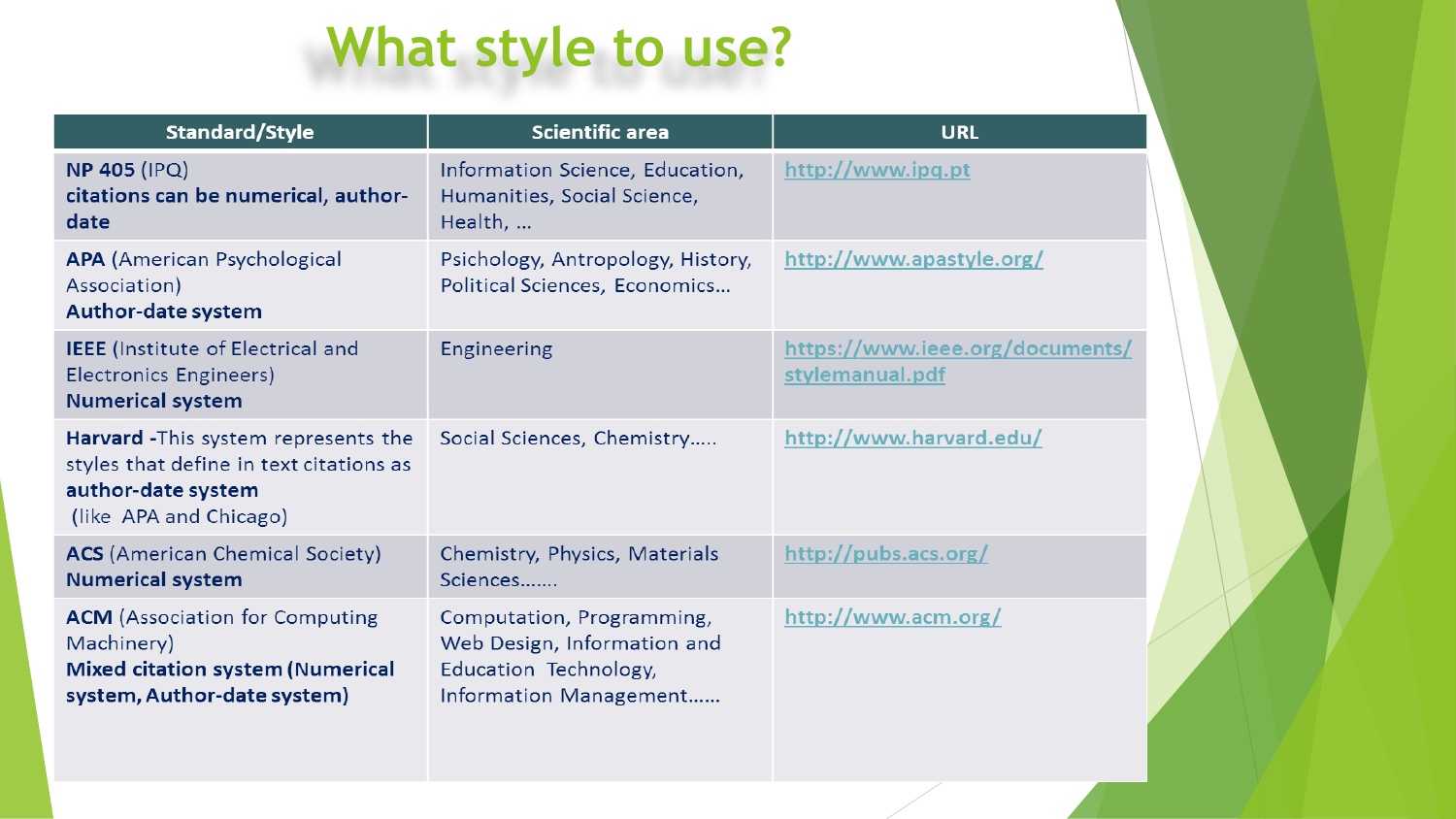### **To manage automathically**

**There are several bibliographic management software available and free online:**

- ➢ Zotero
- **Mendeley**
- ➢ EndNote Basic (available upon registration with the search plataform Web of Science, to which all institutions of higher education have access)
- ➢ and others….

**These softwares automatically save the references from material available on-line, as well as files previously saved in your computer. They all have the functionality of introducing references manually through a form-oriented**

On the Library website you will find tutorials on how to use each one. More information<https://www.biblioteca.fct.unl.pt/formacao/guias>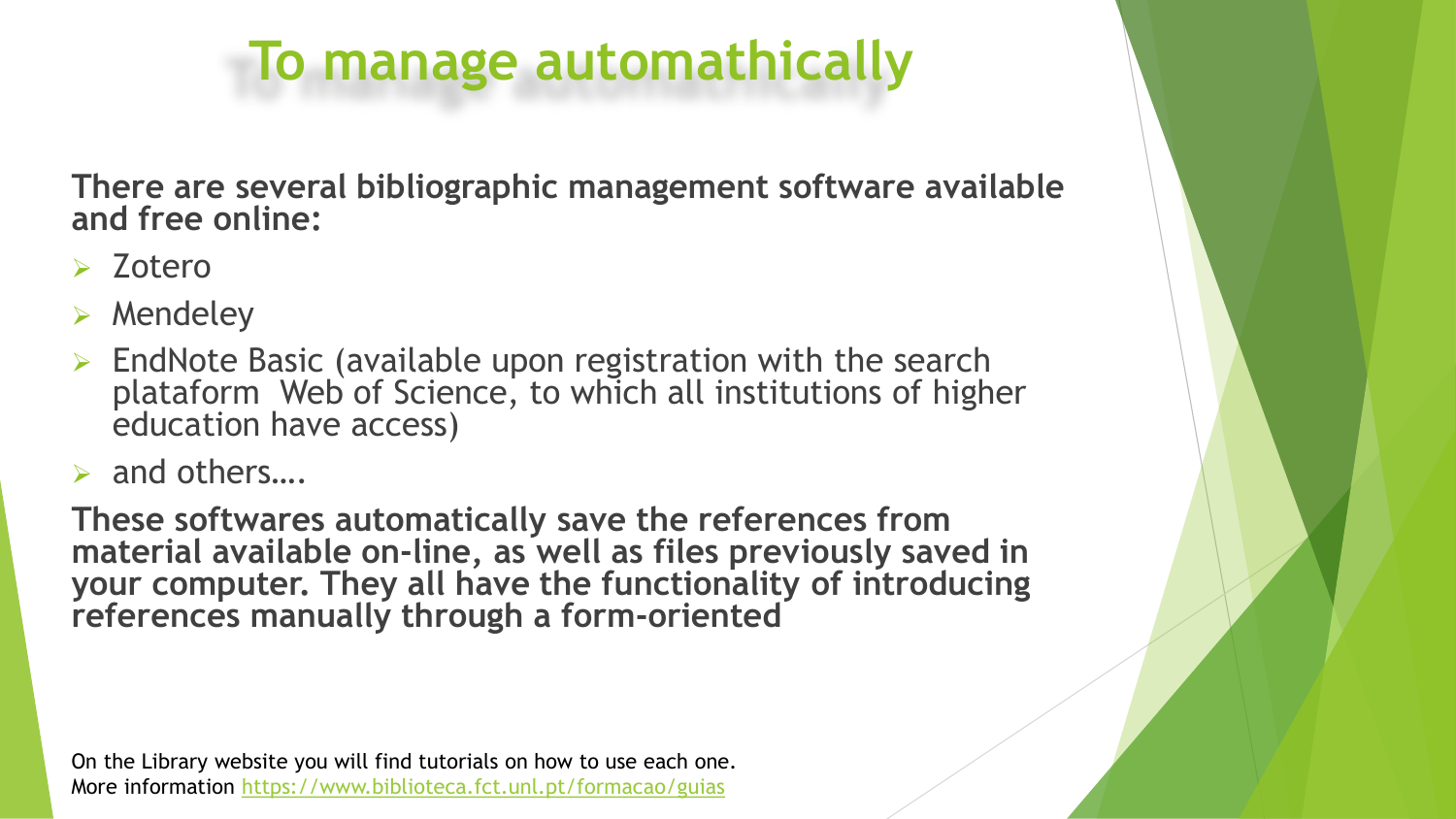### In short, to avoid plagiarism, it is necessary to:

- Know what to quote / common knowledge
- Know how to quote and build a bibliographic reference
- Recognize the elements that make up the syntax of a bibliographic reference
- Recognize the importance of using bibliographic management softwares that allow us to build our own library and integrate the quote in our word processor at the time we are quoting
- Know how to make summaries, critical analysis, argumentative texts
- Give preference to sites with a creative commons philosophy in which there are no restrictions on access to information, and, on the other hand, allow you to understand what you can do with the information contained therein.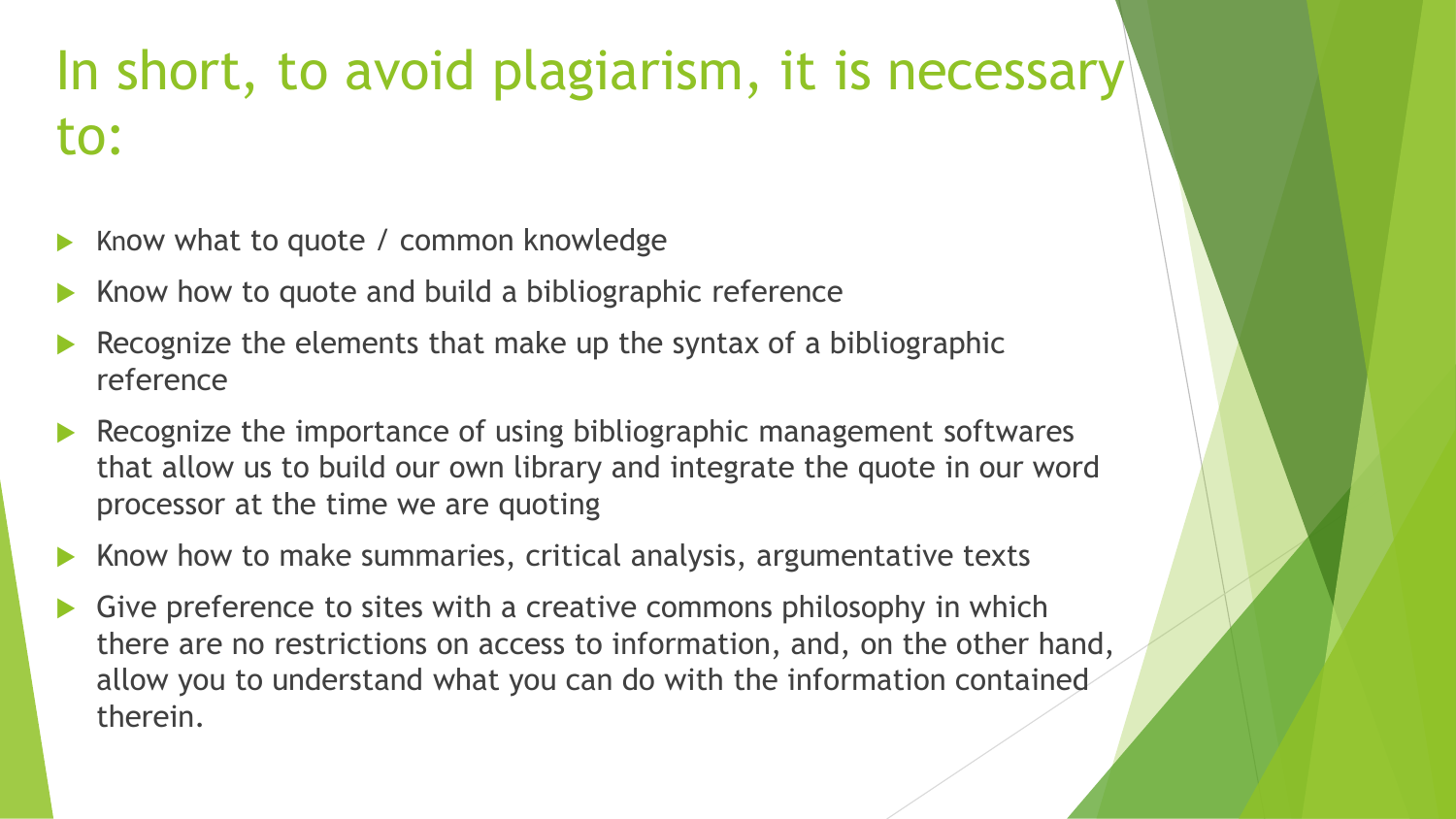### **To practice…**

**I** University of Technology Sydney Quiz [https://avoidingplagiarism.uts.edu.au/#](https://avoidingplagiarism.uts.edu.au/)

In this tutorial, it is possible to put into practice the construction of indirect and direct citations and make short summaries